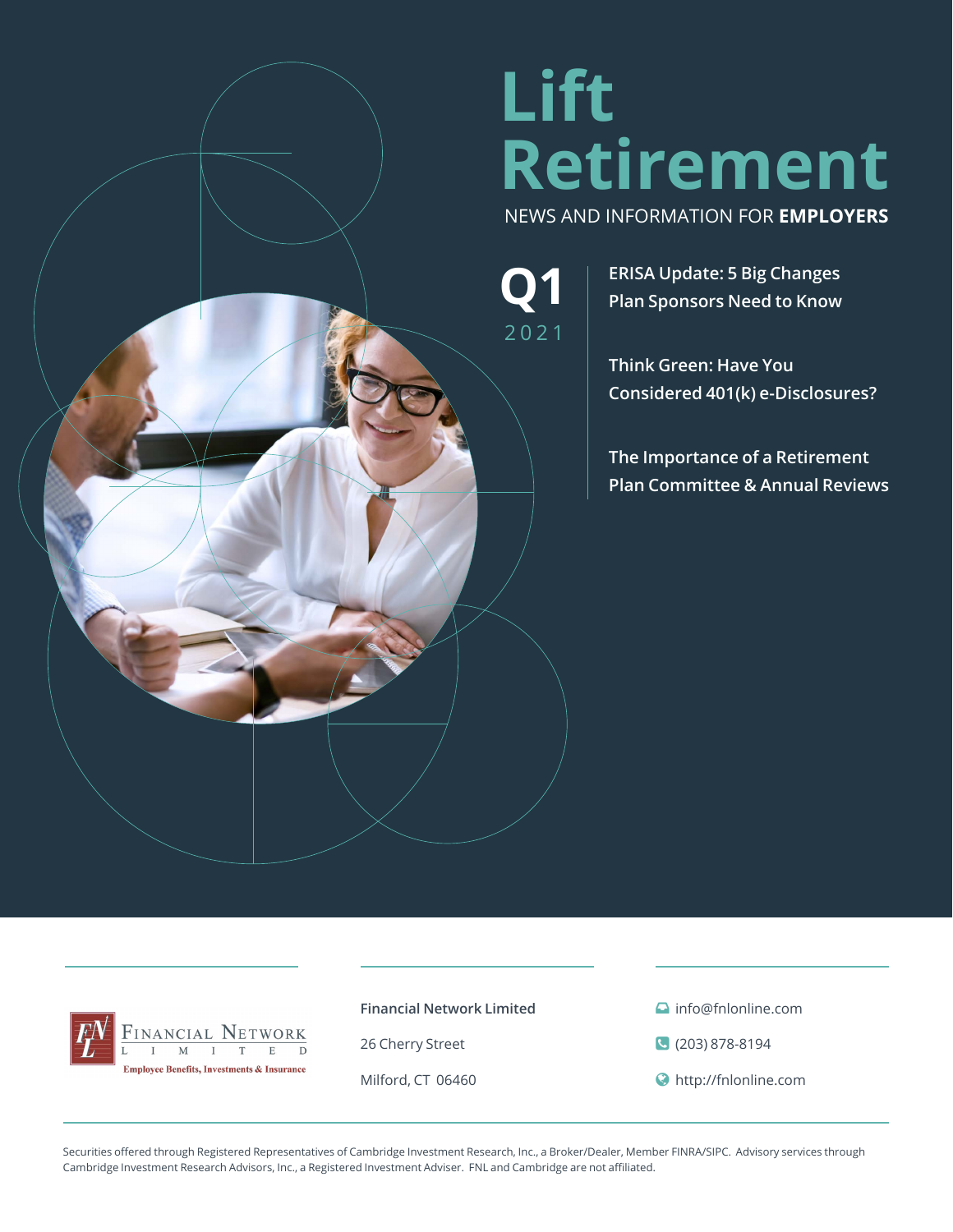## **ERISA Update: 5 Big Changes Plan Sponsors Need to Know**

### $\mathsf{m} \blacktriangleright$

What's on the ERISA agenda for 2021? Here are 5 important changes that plan sponsors should be paying attention to.

**# ERISA #CARESAct #cybersecurity #edisclosures #lifetimeincome**

**If navigating a worldwide pandemic weren't enough, the world of employee benefits continues to throw curve balls at employers and plan sponsors who must constantly keep up. Below are 5 big changes that retirement plan decision-makers should know about.** 

#### **1. How far will retirement savings go**

**All defined contribution (DC) plan benefits to be expressed as lifetime income.** The SECURE Act requires that participant account balances in DC plans be expressed as both a life annuity and a qualified joint and survivor annuity ("QJSA"). A new DOL regulation applies the rule to defined contribution plans, whether or not they in fact provide annuities as a form of distribution.

Each benefit statement issued after September of 2021 must contain the required disclosures. The new disclosures must be made once every 12 months. So long as they are fully in accordance with the new regulation, plan sponsors, fiduciaries and others are shielded from any liability arising from such disclosures.

#### **2. Pooled Employer Plans are coming**

**Is their strength in numbers or is it better to stay independent?** One mission of the SECURE Act is to expand retirement savings. One of the ways in which that statutory purpose is achieved is through conditionally permitting groups of unrelated employers to form a new shared retirement plan called pooled employer plans (PEPs).

Among other requirements, PEPs must designate a pooled plan provider (PPP) to serve as a named fiduciary and plan administrator. Additionally, the PPP must register with the Department of Labor and the Treasury Department before beginning operations. It is anticipated that those participating in a PEP will save on administrative costs as only one Form 5500 will be filed. This will be a developing topic for 2021, and we will keep you informed.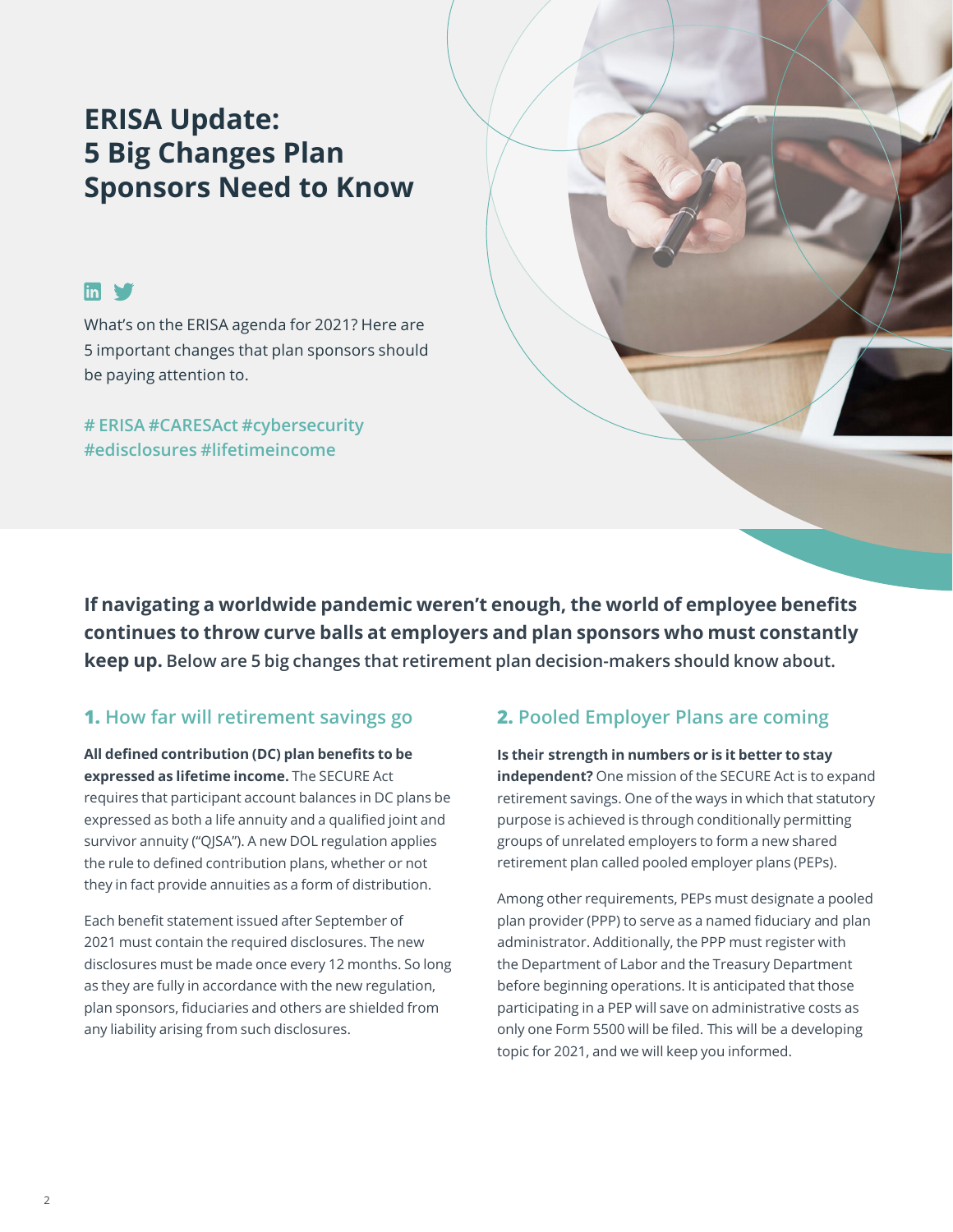

#### **4. 401(k) Cyber theft causes ongoing litigation**

**How should you digitally protect your retirement** 

**plan?** In a recent court case, *Bartnett v. Abbott Laboratories, et al.,* a plan participant who had assets stolen from their retirement account by a sophisticated cybercriminal, sued both the plan sponsor and the thirdparty administrator. The lawsuit raises important and unique questions about whether ERISA's fiduciary duties can be breached under such circumstances and how applicable state laws interact with ERISA's regime.

Plan sponsors should pay close attention to such lawsuits to understand how the law develops and any new best practices. Plan sponsors should also be asking questions to their insurance brokers to find out whether insurance coverage is available to cover cybercrime, as it appears not to be slowing down.

#### **3. CARES Act follow up**

#### **What is one more long-haul impact of the**

**pandemic?** The CARES Act, passed in response to the COVID-19 crisis, created many new features for retirement plans including special COVID-related loans and distributions. These and other changes are allowed without formal amendments to plan documents. Plan sponsors must ensure that plans are properly amended per CARES Act rules.

Additionally, a unique feature of COVID-related distributions presents a challenge to plan sponsors. Special attention may be required. Given the threeyear window available to pay back COVID distributions to a qualified plan, it is possible that plan sponsors may be asked that COVID distributions from another plan be allowed into their plan, because the participant has a new employer (you) since taking the COVID related distribution. Plan sponsors should have a process in place to address this unique situation.

#### **5. Should Dunder Mifflin be worried?**

#### **E-disclosure regulation permits web posting and email delivery of retirement plan documents.** Retirement plan administrators who want to use electronic media as a default to furnish covered documents to covered individuals now have a safe harbor via new DOL regulations.

There are two options for electronic delivery: website posting and email delivery. Previous safe harbor guidance on electronic disclosures remain available to plan sponsors who want to keep relying on it. For more information on e-disclosure, read our article, *Think Green: Have you considered 401(k) e-disclosures?*

Plan sponsors are constantly bombarded with legislative and regulatory changes, as well as court opinions that affect how they run their benefit plans. To make sense of it all, plan sponsors should seek out experienced advisors like FNL to assist with their compliance needs. Contact us today to discuss how these changes may impact your plan.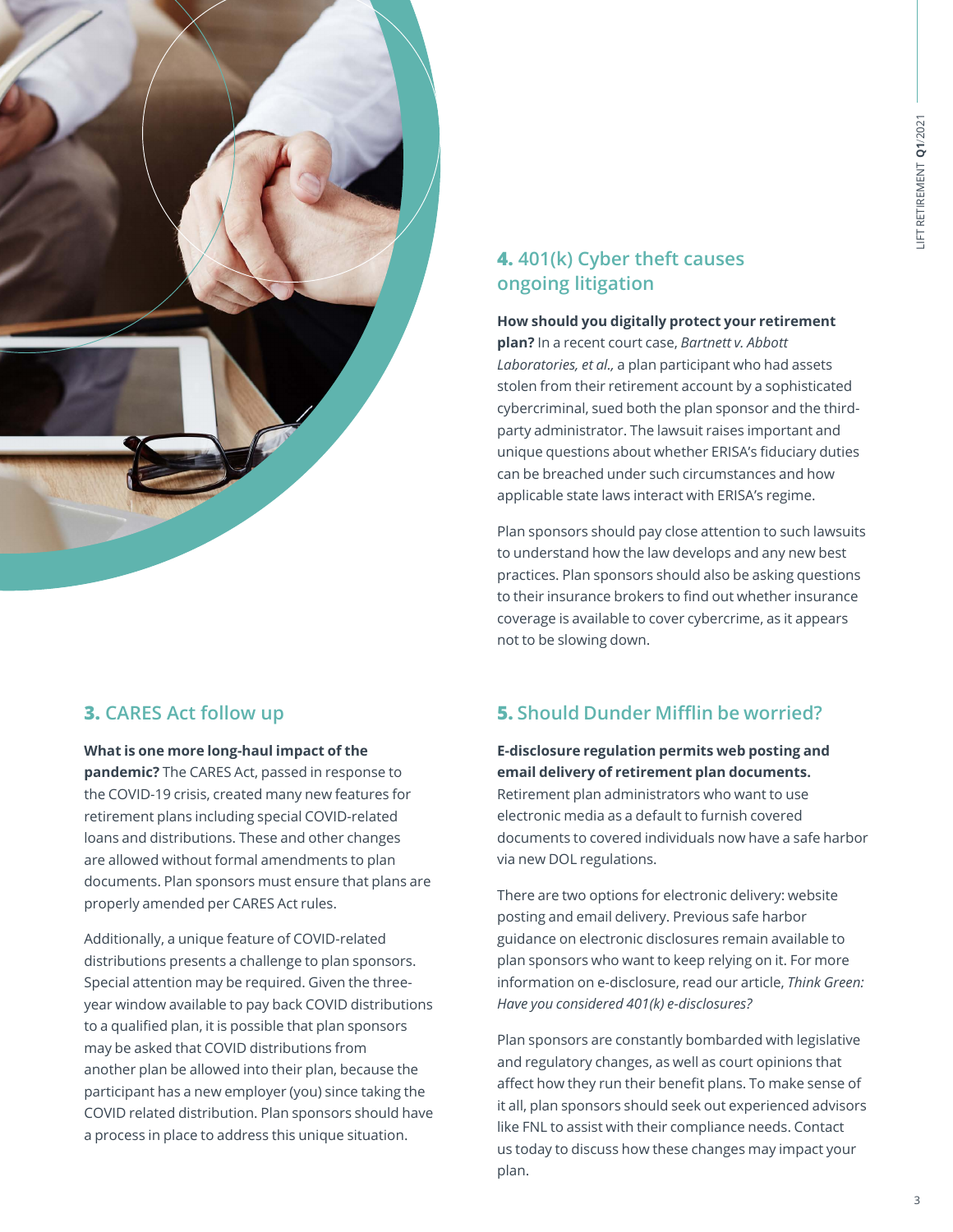# **Think Green: Have You Considered 401(k) e-Disclosures?**

### $\mathsf{Im} \blacktriangleright$

Mail or email? Learn about the new Department of Labor's e-disclosure safe harbor rule and how employers might "think green" by transitioning to fully electronic delivery of 401(k) plan disclosure materials.

**#401k #DOL #Retirement #SafeHarbor #Compliance #ERISA #Environment #Green**

Anyone who has received stacks of mailed booklets, leaflets or other paper 401(k) disclosure materials might be cheering about the Department of Labor's (DOL) recent rule that expands employer options for delivering retirement plan documents online.<sup>1</sup>

The *Electronic Disclosure Safe Harbor for Retirement Plans* went into effect July 27, 2020 as a "voluntary safe harbor for retirement plan administrators who want to use electronic media, as a default, to furnish covered documents to covered individuals, rather than sending potentially large volumes of paper documents through the mail."<sup>1</sup>

This has many employers "thinking green" and considering a transition to a fully electronic delivery of 401(k) plan disclosure materials, which is also welcome news for many plan participants who are often overwhelmed by the extensive tiny-print disclosures they currently receive as required by ERISA each year.<sup>2</sup>

#### **Going green could save some green**

Companies making this transition could see a cost savings. According to the DOL, the move will save approximately \$3.2 billion in net costs over the next decade for ERISA-covered retirement plans by eliminating significant materials, printing and mailing costs associated with furnishing printed disclosures.<sup>1</sup>

The DOL also shows that electronic delivery can create "cost savings (that could) ultimately be passed back to participants, translating to lower expenses – and higher net investment returns."<sup>1</sup>

Additionally, another research study notes that participants may be able to respond quicker to plan information when received electronically because by providing real-time information, it is more accessible, digestible and customizable.<sup>3</sup>

Department of Labor. "Electronic Disclosure Safe [Harbor for Retirement Plans." May 21, 2020.](https://www.dol.gov/agencies/ebsa/about-ebsa/our-activities/resource-center/fact-sheets/electronic-disclosure-safe-harbor-for-retirement-plans)

Department of Labor. "Employee Retirement [Income Security Act \(ERISA\)." March, 29 2016](https://www.dol.gov/general/topic/retirement/erisa).

Spark Institute. "Improving Outcomes with Electronic [Delivery of Retirement Plan Documents." June 2015.](https://www.sparkinstitute.org/content-files/improving_outcomes_with_electronic_delivery_of_retirement_plan_documents.pdf)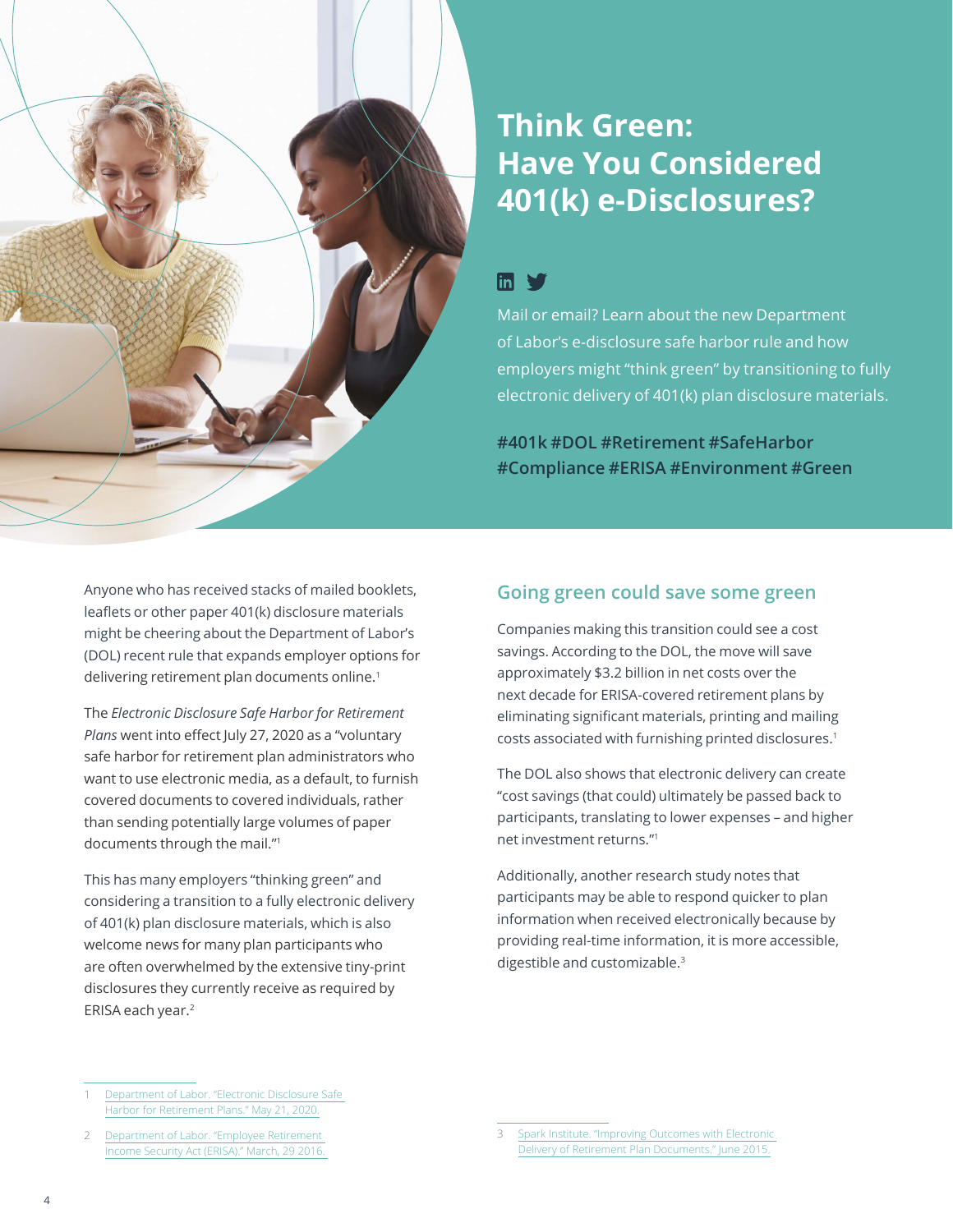#### **Considerations and helpful information**

Here's what you need to know if you are considering a switch to fully online disclosures.

- **— Covered individuals.** Covered individuals are participants, beneficiaries and others who are entitled to receive covered documents.
- **— Covered documents.** Covered documents are any documents or information that the administrator is required to provide to plan participants and beneficiaries under Title I of ERISA, other than a document or information that needs to be furnished only upon request.
- **— Eligible materials.** Documents and disclosures covered under the new e-delivery rule include, but are not limited to:
	- Summary plan description
	- Summary of material modification
	- Summary annual reports
	- Participant-level fee disclosures
	- **Blackout notices**
- **— Initial notification.** Plan administrators must send an initial paper notification that they are changing to the new electronic delivery method, provide the website address and offer the right to opt out if the participant prefers.
- **— Right to paper.** Workers can choose paper copies of specific documents or globally opt out of electronic delivery entirely at any time, free of charge. However, the expectation is that most will likely stay enrolled in the e-disclosure option, especially since an estimated 99% of retirement plan participants have internet access.4
- **— Notifications of Internet Availability (NOIA).** Plan administrators must inform participants each time covered documents are posted on the website. Each NOIA must also provide an option for the participant to receive paper copies of notices.
- **— Website retention.** Documents must be accessible online until a newer version is added, but in no event for less than one year.
- **— System check for invalid electronic addresses.** Plan administrators must keep track of the recipient's email address; and if the address becomes invalid, they must correct the issue or treat the participant as opting out of electronic delivery.
- **Employment termination.** If an employee leaves the company, the plan administrator must ensure the "continued accuracy and operability of the person's employer-provided electronic address."<sup>1</sup>

Under the new rule, the two options for electronic delivery are website posting and email delivery. Plan participants can receive the required notices and disclosures as long as they have access to the information electronically and they are properly notified of any changes.

The move towards an environmentally friendly, more efficient and cost-effective 401(k) disclosure process could be an opportunity for employers to enhance their retirement plan communication with plan participants.

<sup>4</sup> [Spark Institute. "Default Electronic Delivery](https://www.sparkinstitute.org/wp-content/uploads/2019/12/SPARK-Institute-Default-Electronic-Delivery-Works.pdf)  [Works." November 2019.](https://www.sparkinstitute.org/wp-content/uploads/2019/12/SPARK-Institute-Default-Electronic-Delivery-Works.pdf)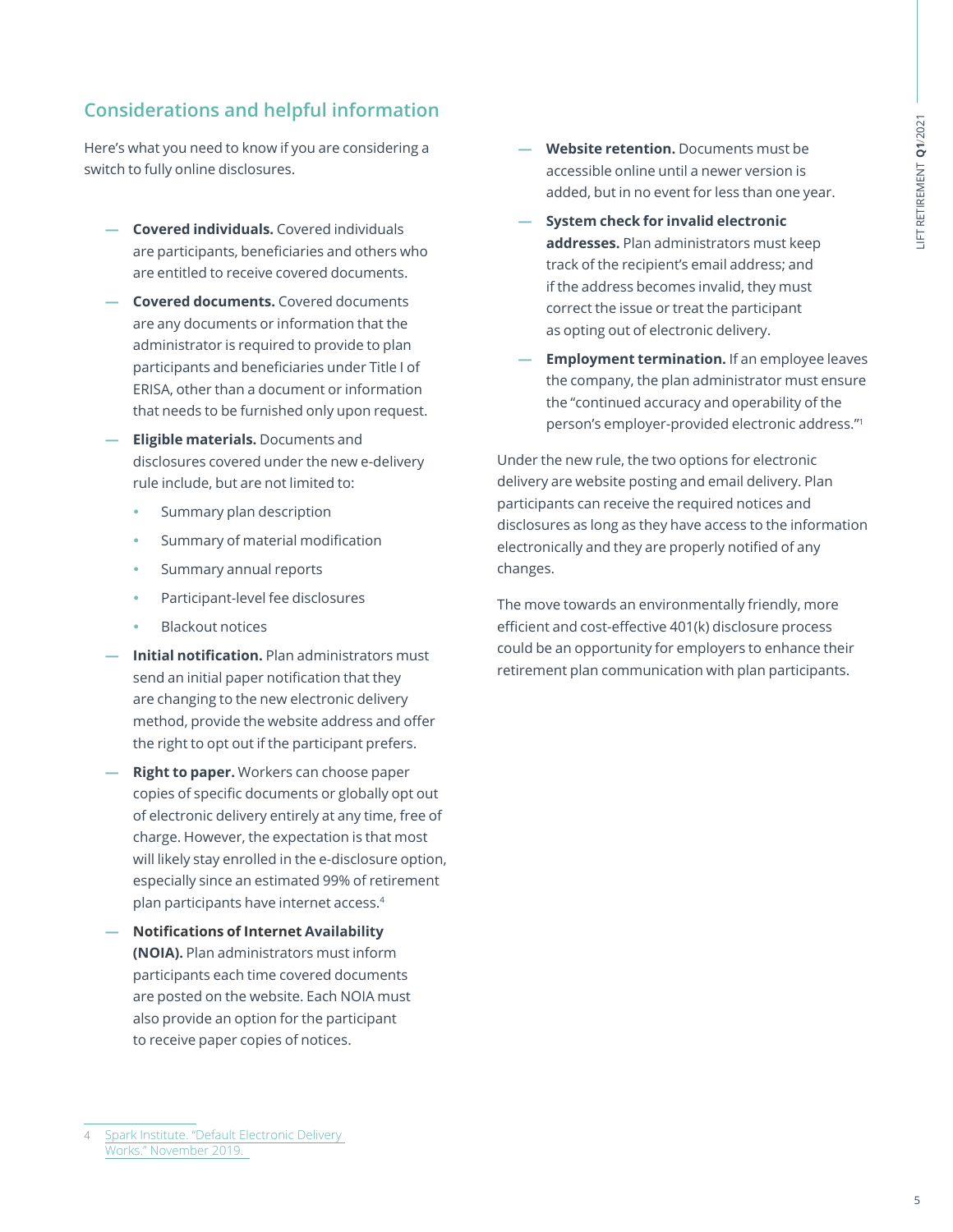

# **The Importance of a Retirement Plan Committee & Annual Reviews**

## $\mathsf{Im}\blacktriangleright$

Retirement plan committees wear many hats, including reviewing plan performance, investments and fees annually to ensure the plan is on track toward achieving key goals. Here is key information your committee should review every year.

#### **# ERISA #CARESAct #cybersecurity #edisclosures #lifetimeincome**

Retirement plans are complex and have many moving parts; as such, many plan sponsors create retirement plan committees to help keep them running smoothly. They may be called "investment" or "administrative" committees and can range in size. Regardless of the name or number of people involved, the committee's organization, process and documentation are key to success.

One important function of a retirement plan committee is regular, ongoing reviews of the plan's performance with regard to investments, fees and company goals. Here is an overview of what a retirement plan committee does and the type of information it should review at least once a year.

#### **What does a retirement plan committee do?**

A retirement plan committee is responsible for making operational and investment decisions for the company's retirement plan in the best interest of the plan, its participants and beneficiaries. Specifically, the committee's duties typically include:

**—** Evaluating the plan's design and effectiveness

- **—** Selecting outside consultants and vendors, such as third party administrators, recordkeepers and plan advisors
- **—** Reviewing, monitoring and, when necessary, approving changes to the plan's investment menu
- **—** Reviewing and approving plan expenses

As such, committee members' fiduciary responsibility is significant.

#### **Charter**

The retirement plan committee should review the charter each year to ensure it remains relevant to the committee's membership and how it functions. A retirement committee charter generally details:

- **—** How members are selected and defines their roles and responsibilities
- **—** The committee's purpose
- **—** Membership requirements (such as term limits)
- **—** How often the committee meets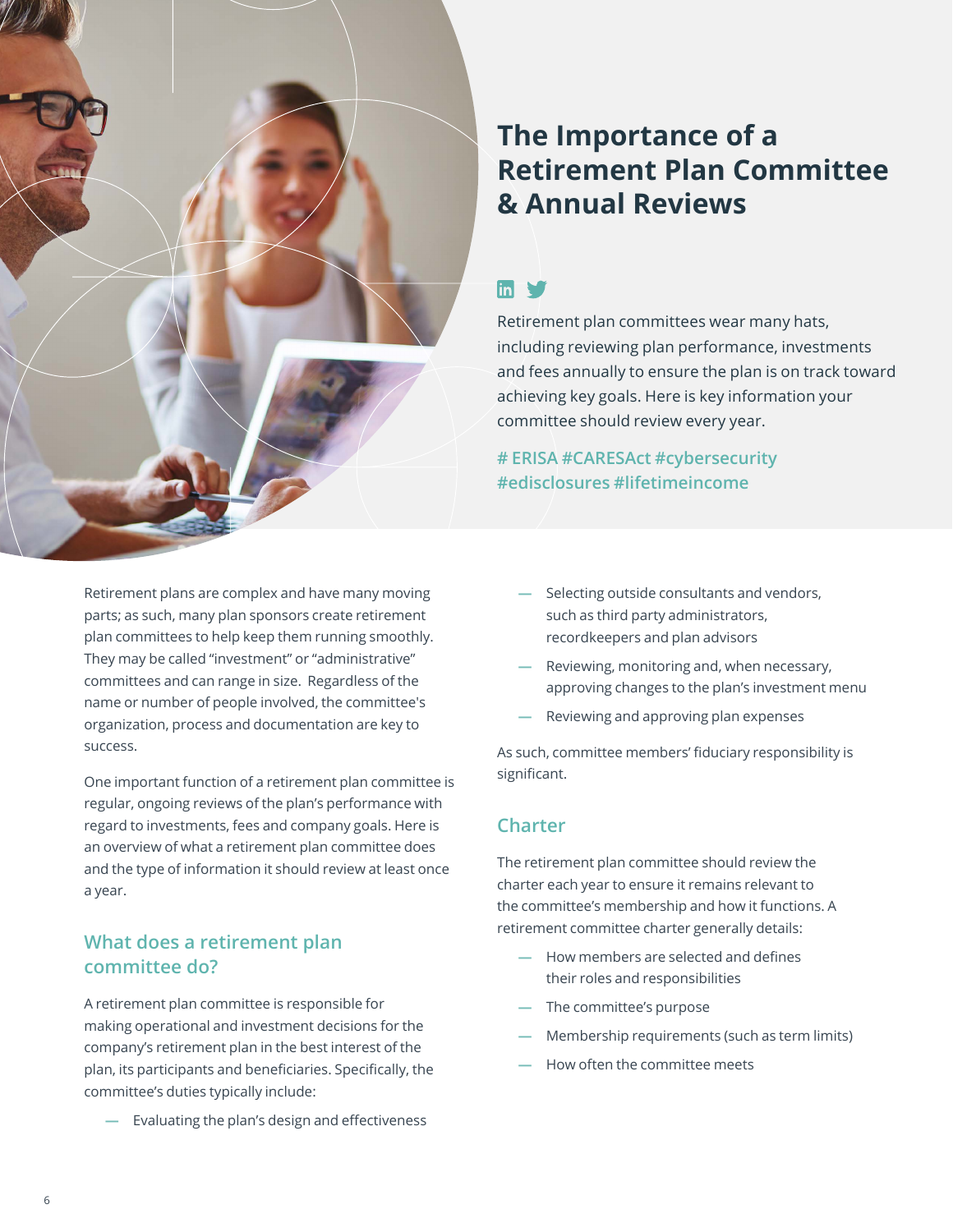Committee members don't have to be financial or investing experts. Keep in mind, however, that they are plan fiduciaries, with rare exception.

#### **Investment Policy Statement (IPS)**

A primary duty of the committee includes selecting, managing and monitoring of the plan's investments. The committee should carry out this process according to a specific investment philosophy and strategy outlined in the plan's Investment Policy Statement (IPS), which typically includes:

- **—** Guidelines and procedures for those assisting in the investment process, such as retirement plan advisors
- **—** Criteria for fund and investment manager selection and procedures for replacements
- **—** Benchmarks for measuring investment performance, such as changes in management, investment style, fees or expenses and assets under management

However, retirement plan committees must be cautious not to use the IPS as a "catch-all" for plan-related policies. This document is called an IPS because it should focus *solely* on the management and monitoring of the plan's **investments**. Anything else potentially exposes the committee to unnecessary fiduciary risks and liabilities, because once included, fiduciaries must fulfill all the duties set forth in an IPS. Having to uphold those additional, unrelated promises could put the committee in worse shape than having no IPS at all.<sup>1</sup> The committee should review the IPS on an ongoing basis, at least once a year, and revise it as necessary.

#### **Service providers**

The committee should also follow specific criteria for hiring plan service providers, and evaluate their fees and value each year. In short, the committee should determine if the fees are reasonable for the quality of service provided. In addition, the committee should carefully document its decision-making process

regarding fee evaluations and the hiring and firing of service providers.

### **Fee benchmarking**

Similarly, the retirement plan committee is responsible for regularly evaluating the plan's investment fees. A retirement plan advisor can provide the committee with detailed documentation regarding the plan's fees and expenses.

#### **Retirement plan goals**

Annually, retirement plan committee reviews may reveal whether or not a plan is performing in line with its goals. Retirement plan goals should align with corporate objectives. As such, the committee should seek to determine if the plan meets expectations regarding:

- **—** Providing employees a benefit to help them plan to retire confidently and with dignity
- **—** Helping employers meet plan objectives
- **—** Recruiting and retaining top talent
- **—** Ease of administration
- **—** Fostering employee engagement and participation
- **—** Encouraging healthy savings rates

If the plan falls short in any area, the committee may elect to change the plan or its design to work towards achieving these goals.

By reviewing the plan regularly, a retirement plan committee can keep tabs on plan and investment performance and relevant fees, while making adjustments as necessary. As a fiduciary Advisor, we help our Clients stay apprised of the latest and greatest offerings available and assist in making critical decisions about which features and services may benefit the plan and its participants at a reasonable cost.

<sup>1</sup> [Chalk, Steff. "Investment Policy Statement Must Stop Short](https://401ktv.com/investment-policy-statement-must-stop-short-of-promises/)  [of Promises." 401kTV.com. September 23, 2020](https://401ktv.com/investment-policy-statement-must-stop-short-of-promises/).